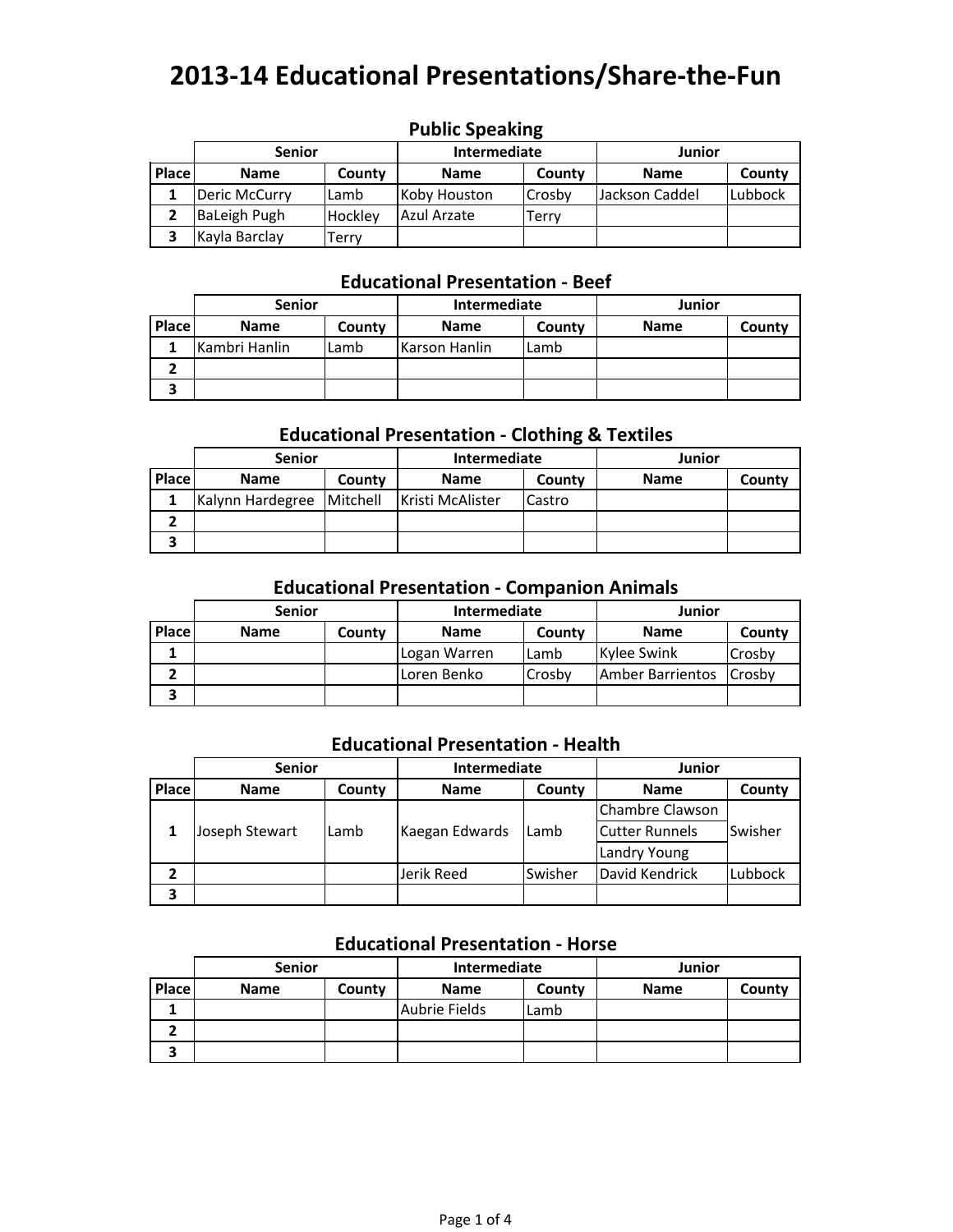|              | <b>Senior</b> |        | Intermediate |                     | Junior        |        |
|--------------|---------------|--------|--------------|---------------------|---------------|--------|
| <b>Place</b> | <b>Name</b>   | County | <b>Name</b>  | County              | <b>Name</b>   | County |
|              | Floyd         |        |              | <b>Cray Dockery</b> | Hockley       |        |
|              | Jake Bramlet  |        |              |                     | Chessa Wisdom |        |
|              |               |        |              |                     | Landry Miller | Hale   |
| 3            |               |        |              |                     |               |        |

## **Educational Presentation ‐ Open**

## **Educational Presentation ‐ Open: Agriculture and Natural Resources**

|       | <b>Senior</b> |         | Intermediate |        | Junior                    |         |
|-------|---------------|---------|--------------|--------|---------------------------|---------|
| Place | <b>Name</b>   | County  | <b>Name</b>  | County | <b>Name</b>               | County  |
|       |               |         |              |        | <b>Rex Newsom</b>         |         |
|       | Kevin Albus   | Hockley |              |        | <b>Riley Siders</b>       | Hockley |
|       |               |         |              |        | <b>Reed Terrell</b>       |         |
|       | Natalie Luera | Lubbock |              |        | Michael Chaloupka Lubbock |         |
| 3     |               |         |              |        | A J Kendrick              | Lubbock |

## **Educational Presentation ‐ Open: Family & Consumer Sciences**

|       | <b>Senior</b>  |        | <b>Intermediate</b> |         | Junior      |        |
|-------|----------------|--------|---------------------|---------|-------------|--------|
| Place | <b>Name</b>    | County | <b>Name</b>         | County  | <b>Name</b> | County |
|       | Alexis Huseman | Castro | <b>Chris Albus</b>  |         |             |        |
|       | Treva Ramsey   |        | Kennedy Wood        | Hockley |             |        |
|       | Rachel Graham  | Flovd  | Carlos Arzate       | Terrv   |             |        |
| 3     |                |        |                     |         |             |        |

### **Educational Presentation ‐ Promote 4‐H**

|              | <b>Senior</b> |        | Intermediate   |        | Junior      |        |
|--------------|---------------|--------|----------------|--------|-------------|--------|
| <b>Place</b> | <b>Name</b>   | County | <b>Name</b>    | County | <b>Name</b> | County |
|              |               |        | Jett Patterson | Lamb   |             |        |
|              |               |        |                |        |             |        |
|              |               |        |                |        |             |        |

## **Educational Presentation ‐ Safety & Injury Prevention**

|       | <b>Senior</b> |        | Intermediate |        | Junior                |         |
|-------|---------------|--------|--------------|--------|-----------------------|---------|
| Place | <b>Name</b>   | County | <b>Name</b>  | County | <b>Name</b>           | County  |
|       | Joseph Burt   | Lamb   |              |        | <b>Courtney Black</b> |         |
|       | Gavin Sawyer  |        |              |        | Caden Crenshaw        | Hockley |
|       |               |        |              |        | Abigail Burt          | Lamb    |
|       |               |        |              |        | Lydia Burt            |         |
| 3     |               |        |              |        | Kyndal Edwards        | Lamb    |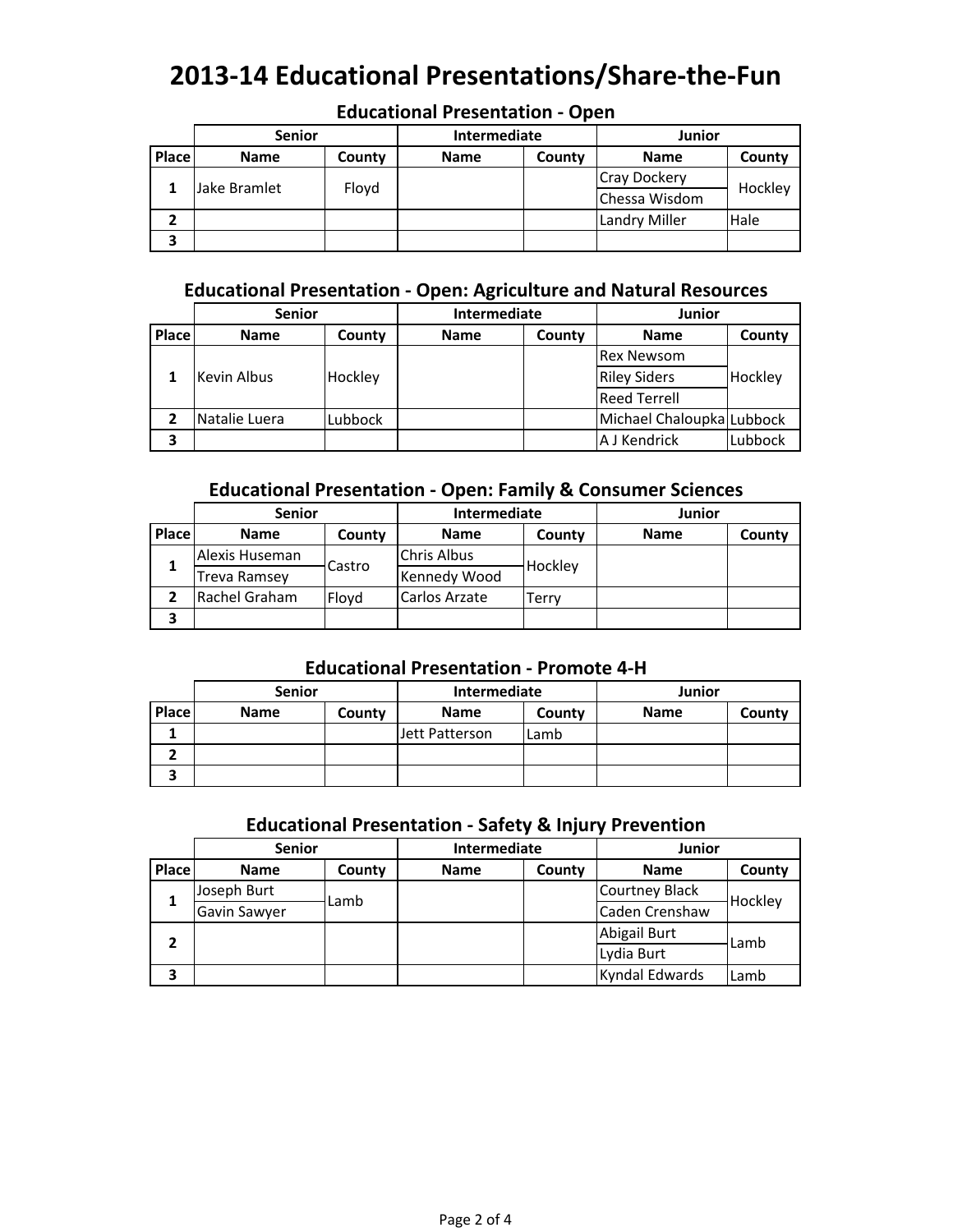## **Share‐the‐Fun: Celebrate 4‐H**

|                | <b>Senior</b>           |        | Intermediate |        | <b>Junior</b> |        |
|----------------|-------------------------|--------|--------------|--------|---------------|--------|
| Place          | <b>Name</b>             | County | <b>Name</b>  | County | <b>Name</b>   | County |
|                | Sarah Berry             |        |              |        |               |        |
|                | Miranda Hastey          |        |              |        |               |        |
|                | Shalin Lawson           | Hale   |              |        |               |        |
| 1              | Abigail Maresca         |        |              |        |               |        |
|                | Logan Mustian           |        |              |        |               |        |
|                | <b>Sterling Skinner</b> |        |              |        |               |        |
|                | Landon Woods            |        |              |        |               |        |
|                | Colti Wright            |        |              |        |               |        |
| $\overline{2}$ |                         |        |              |        |               |        |
| 3              |                         |        |              |        |               |        |

#### **Share‐the‐Fun: Choreographed Routine**

|              | <b>Senior</b> |        | Intermediate |         | Junior       |         |
|--------------|---------------|--------|--------------|---------|--------------|---------|
| <b>Place</b> | <b>Name</b>   | County | <b>Name</b>  | County  | <b>Name</b>  | County  |
|              |               |        | Rebecca Lee  | Hockley | Mckenzie Lee | Hockley |
|              |               |        |              |         | Lexie Lee    |         |
|              |               |        |              |         |              |         |
| 3            |               |        |              |         |              |         |

## **Share‐the‐Fun: Dramady**

|       | <b>Senior</b> |        | Intermediate |        | Junior      |        |
|-------|---------------|--------|--------------|--------|-------------|--------|
| Place | <b>Name</b>   | County | <b>Name</b>  | County | <b>Name</b> | County |
|       |               |        | Aranza Payne | Lamb   |             |        |
|       |               |        | Ella Payne   |        |             |        |
|       |               |        |              |        |             |        |
| 3     |               |        |              |        |             |        |

## **Share‐the‐Fun: Musical ‐ Instrument**

|       | <b>Senior</b> |        | Intermediate             |        | Junior                |             |
|-------|---------------|--------|--------------------------|--------|-----------------------|-------------|
| Place | <b>Name</b>   | County | <b>Name</b>              | County | <b>Name</b>           | County      |
|       | Kirby Nixon   | Flovd  | <b>Katie Tucker</b>      | Crosby | <b>Berry Sterling</b> | <b>Hale</b> |
|       |               |        | Dillian Humphries Crosby |        | <b>Hunter Lefevre</b> | Flovd       |
|       |               |        | <b>Seth Berry</b>        | Hale   |                       |             |

## **Share‐the‐Fun: Poetry/Prose**

|              | <b>Senior</b>  |         | Intermediate         |         | Junior           |                |
|--------------|----------------|---------|----------------------|---------|------------------|----------------|
| <b>Place</b> | <b>Name</b>    | County  | <b>Name</b>          | County  | <b>Name</b>      | County         |
|              | Shelbie Martin | Swisher | <b>Adaline Utley</b> | Hockley | Lexi Garza       | <b>Hockley</b> |
|              | Ember Reed     | Swisher |                      |         | Sarah Payne      | Lamb           |
| 3            |                |         |                      |         | Genevieve Turner | <b>Crosby</b>  |